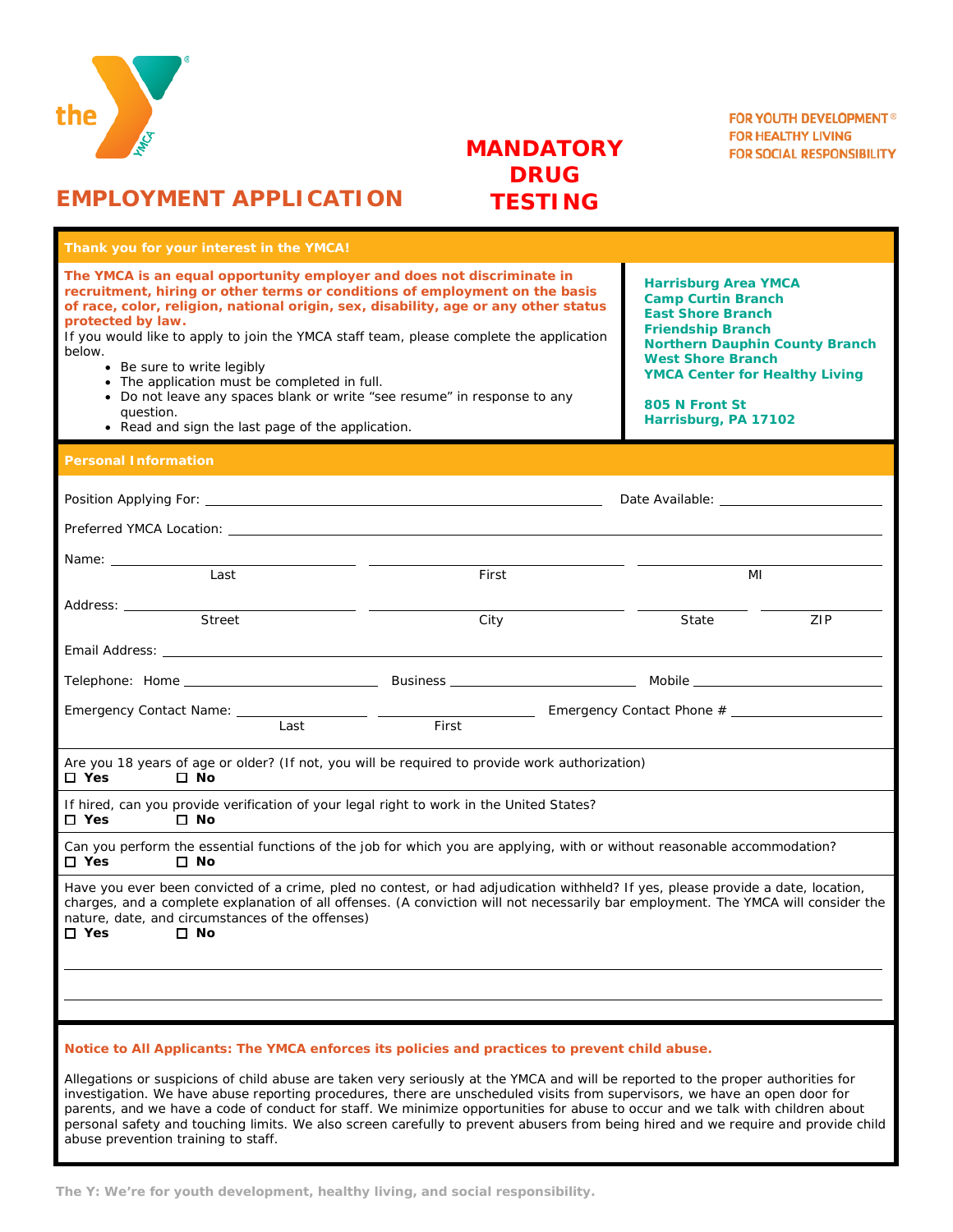## **Employment Application**

| List available days/hours:                                                                                                                                                                                     |                                                                                                                                                    |                  |                  |                 |                 |         |               |
|----------------------------------------------------------------------------------------------------------------------------------------------------------------------------------------------------------------|----------------------------------------------------------------------------------------------------------------------------------------------------|------------------|------------------|-----------------|-----------------|---------|---------------|
|                                                                                                                                                                                                                | Sunday                                                                                                                                             | Monday           | Tuesday          | Wednesday       | Thursday        | Friday  | Saturday      |
|                                                                                                                                                                                                                |                                                                                                                                                    |                  |                  |                 |                 |         |               |
|                                                                                                                                                                                                                |                                                                                                                                                    |                  |                  |                 |                 |         |               |
|                                                                                                                                                                                                                | Preferred Job Status:                                                                                                                              | $\Box$ Full-Time | $\Box$ Part-Time | $\Box$ Seasonal | As Needed<br>П. |         |               |
|                                                                                                                                                                                                                | $\square$ No<br>Have you previously been employed by this YMCA or any other YMCA?<br>$\Box$<br>Yes<br>If yes, when? At which locations?            |                  |                  |                 |                 |         |               |
| Have you previously volunteered at this YMCA or any other YMCA?<br>If yes, when? At which locations?                                                                                                           |                                                                                                                                                    |                  |                  |                 | $\Box$ Yes      | □<br>No |               |
|                                                                                                                                                                                                                | $\Box$<br>Do you have any relatives or household members currently working for this YMCA?<br>$\Box$ Yes<br>No<br>If yes, name(s) and relationship: |                  |                  |                 |                 |         |               |
| <b>YMCA Staff Referral</b><br>YMCA Website<br>How did you hear about this opening?<br>□<br>0<br>Name of referral source:<br>YMCA Member<br>$\Box$ School<br>$\Box$<br>Walk-In<br>Advertisement<br>П.<br>$\Box$ |                                                                                                                                                    |                  |                  |                 |                 |         | $\Box$ Other: |

|                                          | Name of School                                                                                                                                                           | City, State | Diploma Awarded                                          | Degree | Major |
|------------------------------------------|--------------------------------------------------------------------------------------------------------------------------------------------------------------------------|-------------|----------------------------------------------------------|--------|-------|
| <b>High School</b><br>$\Box$<br>GED<br>0 |                                                                                                                                                                          |             | $\Box$ No<br>$\Box$ Yes<br>In Progress                   |        |       |
| College                                  |                                                                                                                                                                          |             | $\Box$ No<br>$\Box$<br>Yes<br>In Progress<br>п           |        |       |
|                                          |                                                                                                                                                                          |             | $\Box$ No<br>Yes<br>$\Box$                               |        |       |
| Graduate School                          |                                                                                                                                                                          |             | 0                                                        |        |       |
| Vocational/Other                         |                                                                                                                                                                          |             | In Progress<br>Yes<br>$\Box$ No<br>□<br>In Progress<br>□ |        |       |
|                                          | Describe any non-employment experience such as school or volunteer activities that might strengthen your application:<br><b>Safety &amp; Job Specific Certifications</b> |             |                                                          |        |       |

| <b>Military</b>          |                                                                                                                                                                                      |
|--------------------------|--------------------------------------------------------------------------------------------------------------------------------------------------------------------------------------|
| <b>Branch of Service</b> | Type of Discharge (If you receive other than an honorable discharge, please<br>state reasons. A less than honorable discharge does not constitute an automatic<br>bar to employment) |
| Date Entered             |                                                                                                                                                                                      |
| Date Discharge           | Service Schools or Special Experience                                                                                                                                                |
| Rank                     |                                                                                                                                                                                      |

**The Y: We're for youth development, healthy living, and social responsibility.**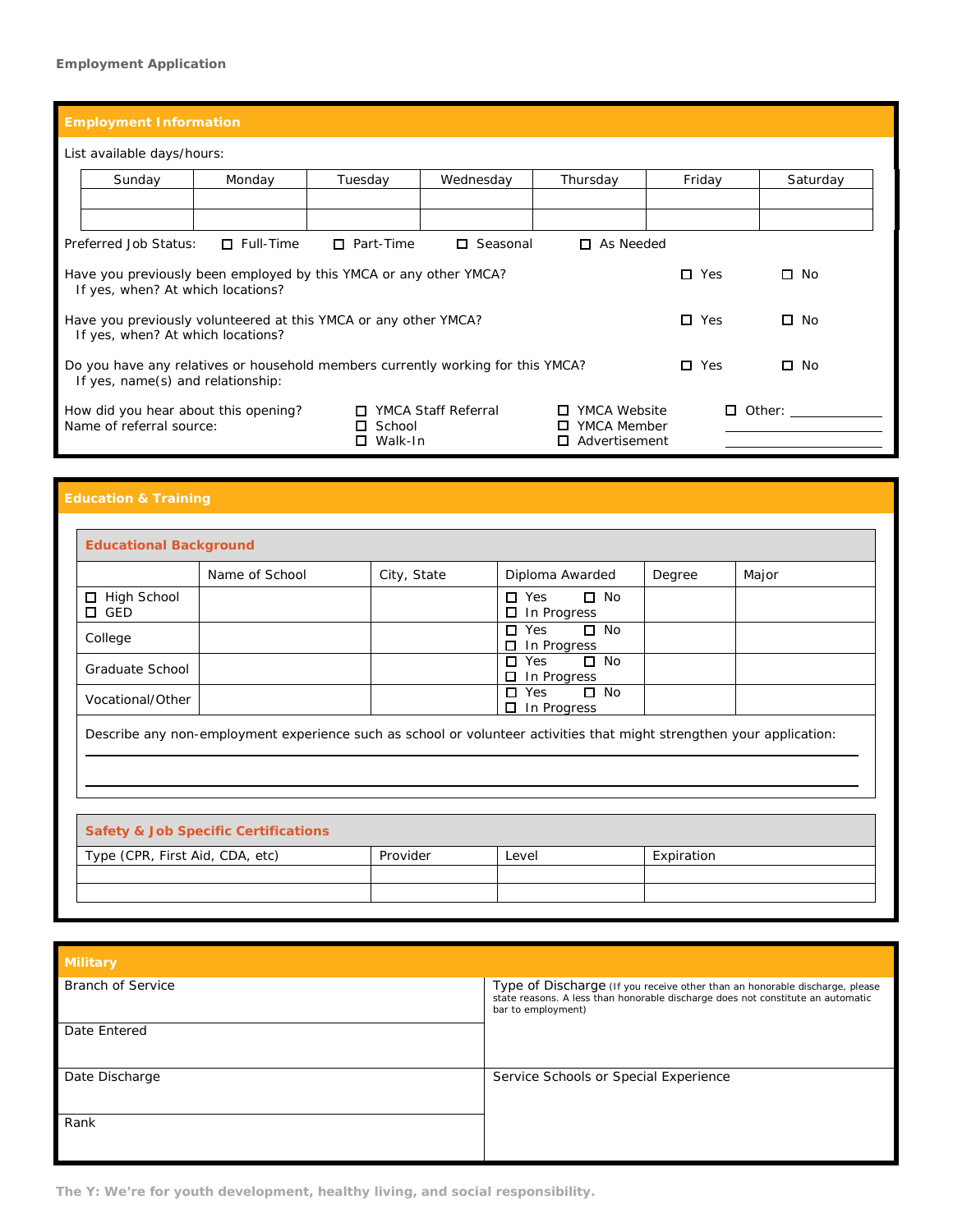## **Employment Application**

| <b>Employment History</b>                                                                                                   |               |                                     | recent. Use additional sheets if needed.                                                                                                                                                                                                           | List all previous employment during the past seven years, starting with the most |  |
|-----------------------------------------------------------------------------------------------------------------------------|---------------|-------------------------------------|----------------------------------------------------------------------------------------------------------------------------------------------------------------------------------------------------------------------------------------------------|----------------------------------------------------------------------------------|--|
| Employer:                                                                                                                   | Telephone:    |                                     | Dates Employed                                                                                                                                                                                                                                     | Summarize the nature of the work<br>performed and job responsibilities.          |  |
| Address:                                                                                                                    |               |                                     |                                                                                                                                                                                                                                                    |                                                                                  |  |
| Job Title:                                                                                                                  |               |                                     | <b>Starting Hourly</b><br>Rate/Salary                                                                                                                                                                                                              |                                                                                  |  |
| Immediate Supervisor and Title:                                                                                             |               |                                     | $$$ _________ per ____                                                                                                                                                                                                                             |                                                                                  |  |
| Reason for Leaving:                                                                                                         |               |                                     | <b>Ending Hourly</b><br>Rate/Salary                                                                                                                                                                                                                |                                                                                  |  |
| May we contact this employer?                                                                                               | $\Box$ Yes    | $\square$ No                        | $$$ _________ per ____                                                                                                                                                                                                                             |                                                                                  |  |
| Employer:                                                                                                                   | Telephone:    |                                     | Dates Employed                                                                                                                                                                                                                                     | Summarize the nature of the work<br>performed and job responsibilities.          |  |
| Address:                                                                                                                    |               |                                     | $From: ________$<br>To: $\_\_$                                                                                                                                                                                                                     |                                                                                  |  |
| Job Title:                                                                                                                  |               |                                     | <b>Starting Hourly</b><br>Rate/Salary                                                                                                                                                                                                              |                                                                                  |  |
| Immediate Supervisor and Title:                                                                                             |               |                                     |                                                                                                                                                                                                                                                    |                                                                                  |  |
| Reason for Leaving:                                                                                                         |               |                                     | <b>Ending Hourly</b><br>Rate/Salary                                                                                                                                                                                                                |                                                                                  |  |
| May we contact this employer?                                                                                               | $\Box$ Yes    | $\square$ No                        |                                                                                                                                                                                                                                                    |                                                                                  |  |
| Employer:                                                                                                                   | Telephone:    |                                     | Dates Employed                                                                                                                                                                                                                                     | Summarize the nature of the work<br>performed and job responsibilities.          |  |
| Address:                                                                                                                    |               |                                     | $From: ________$<br>To: and the contract of the contract of the contract of the contract of the contract of the contract of the contract of the contract of the contract of the contract of the contract of the contract of the contract of the co |                                                                                  |  |
| Job Title:                                                                                                                  |               |                                     | <b>Starting Hourly</b><br>Rate/Salary                                                                                                                                                                                                              |                                                                                  |  |
| Immediate Supervisor and Title:                                                                                             |               |                                     | $\frac{1}{2}$<br>$\rho$ er                                                                                                                                                                                                                         |                                                                                  |  |
| Reason for Leaving:                                                                                                         |               | <b>Ending Hourly</b><br>Rate/Salary |                                                                                                                                                                                                                                                    |                                                                                  |  |
| May we contact this employer?                                                                                               | $\Box$ Yes    | $\Box$ No                           | $$-$<br>_____ per _                                                                                                                                                                                                                                |                                                                                  |  |
| Employer:                                                                                                                   | Telephone:    |                                     | Dates Employed                                                                                                                                                                                                                                     | Summarize the nature of the work<br>performed and job responsibilities.          |  |
| Address:                                                                                                                    |               | To: ____________                    |                                                                                                                                                                                                                                                    |                                                                                  |  |
| Job Title:                                                                                                                  |               |                                     | <b>Starting Hourly</b><br>Rate/Salary                                                                                                                                                                                                              |                                                                                  |  |
| Immediate Supervisor and Title:                                                                                             |               |                                     | \$<br>per _                                                                                                                                                                                                                                        |                                                                                  |  |
| Reason for Leaving:                                                                                                         |               |                                     | <b>Ending Hourly</b><br>Rate/Salary                                                                                                                                                                                                                |                                                                                  |  |
| May we contact this employer?                                                                                               | $\square$ Yes | $\square$ No                        | $\frac{1}{2}$<br>_ per _                                                                                                                                                                                                                           |                                                                                  |  |
| Please explain any gaps in your employment history:                                                                         |               |                                     |                                                                                                                                                                                                                                                    |                                                                                  |  |
| What other business experience, personal experience, or training have you had that may have prepared you for this position? |               |                                     |                                                                                                                                                                                                                                                    |                                                                                  |  |